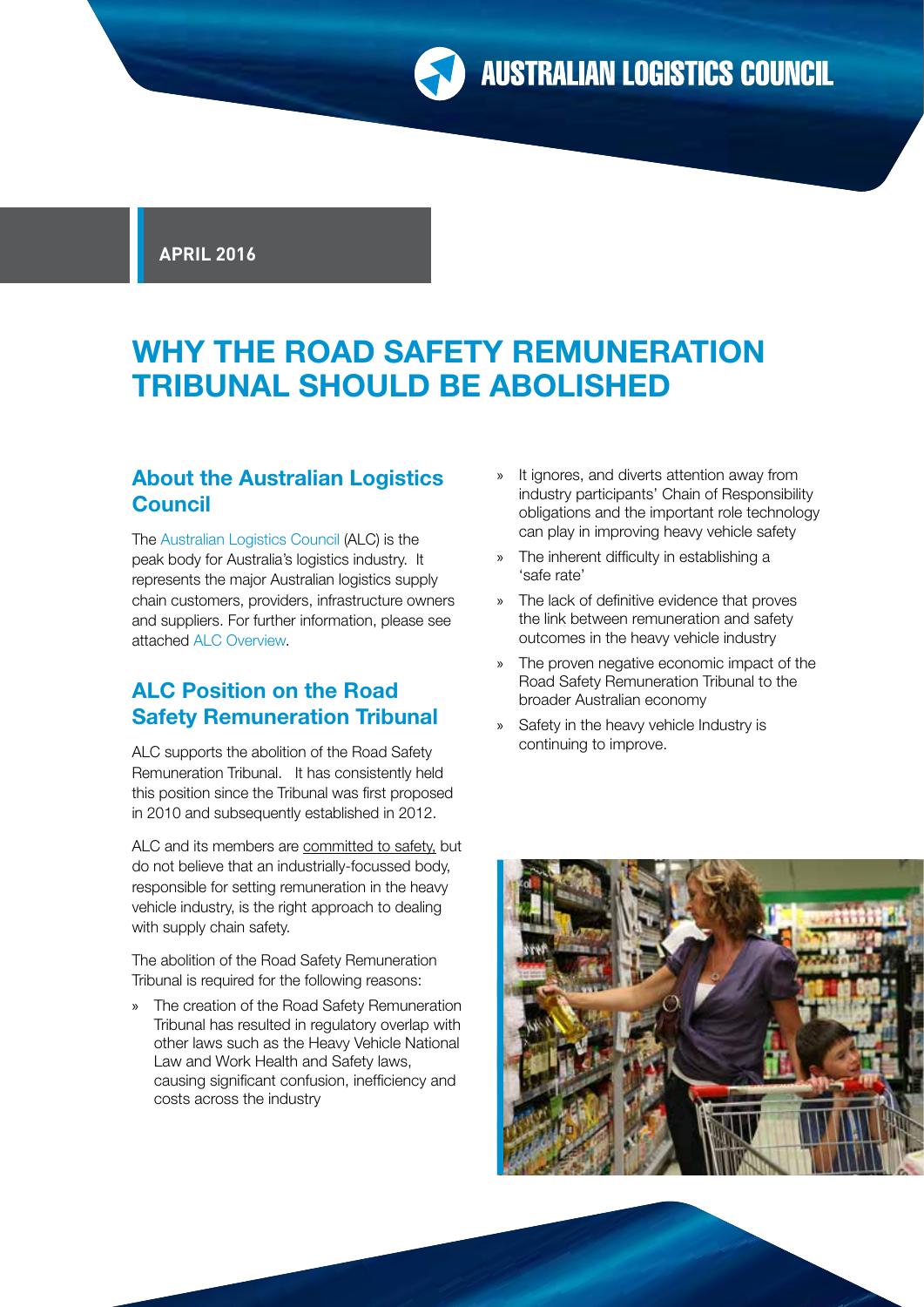

# **Regulatory Overlap**

The creation of the Road Safety Remuneration Tribunal has added an unnecessary layer of regulation on the industry that does nothing to improve safety.

A range of regulatory and non-regulatory schemes already exist that adequately deal with heavy vehicle safety, including the Heavy Vehicle National Law (HVNL) and Workplace Health and Safety laws.

The HVNL includes the concept of a '[Chain of](https://www.nhvr.gov.au/safety-accreditation-compliance/chain-of-responsibility)  [Responsibility'](https://www.nhvr.gov.au/safety-accreditation-compliance/chain-of-responsibility) (CoR) for all members of the supply chain. The law requires participants to take all reasonable steps to ensure, for example, that a schedule does not require a driver to exceed speed limits for the trip.

The HVNL also specifically manages speeding and fatigue management in the Australian road long haul sector to ensure there is a more national approach to achieving positive safety outcomes.

The Road Safety Remuneration Tribunal duplicates not only what is in the HVNL, but also what is contained in the current award system, Workplace Health and Safety legislation and independent contractors' legislation.



# **Improving safety through Chain of Responsibility**

Improving safety in the heavy vehicle industry must be based on achieving greater compliance and awareness of Chain of Responsibility within the Heavy Vehicle National Law.

Greater focus also needs to be on enforcement of CoR rather than having attention diverted away from industry's legal obligations by the Road Safety Remuneration Tribunal.

This is particularly important given a number of proposed changes to Chain of Responsibility laws in 2016. This includes the introduction of a 'primary duty of care' into the current Chain of Responsibility that will be similar in nature to those contained in workplace health and safety legislation.

The changes will:

- » create a 'primary duty of care' on operators, prime contractors and employers
- » create a power for the National Heavy Vehicle Regulator (NHVR) to enter into an enforceable undertaking with a road transport operator to take specified steps to improve managing the roadworthiness of their fleet; and
- » expand the use of formal warnings by authorised officers.

There should also be greater government support for the introduction of mandatory telematics for long haul heavy vehicles so that current CoR laws can actually be enforced. This is a practical step likely to actually save lives rather than focus being diverted by an industrially-focussed pay setting regime.

### **Improving Industry Awareness and Compliance of CoR**

ALC is an industry leader in raising awareness of industry participants' CoR obligations with the aim of improving supply chain compliance. ALC holds an annual Supply Chain Safety & Compliance Summit to help industry understand how CoR operates, how it is changing, and what they need to do to ensure compliance. The 2016 Summit, which will have the theme "Chain of Responsibility is all about Safety", will be held on 17–18 August 2016 at the Function Centre at Melbourne Olympic Park.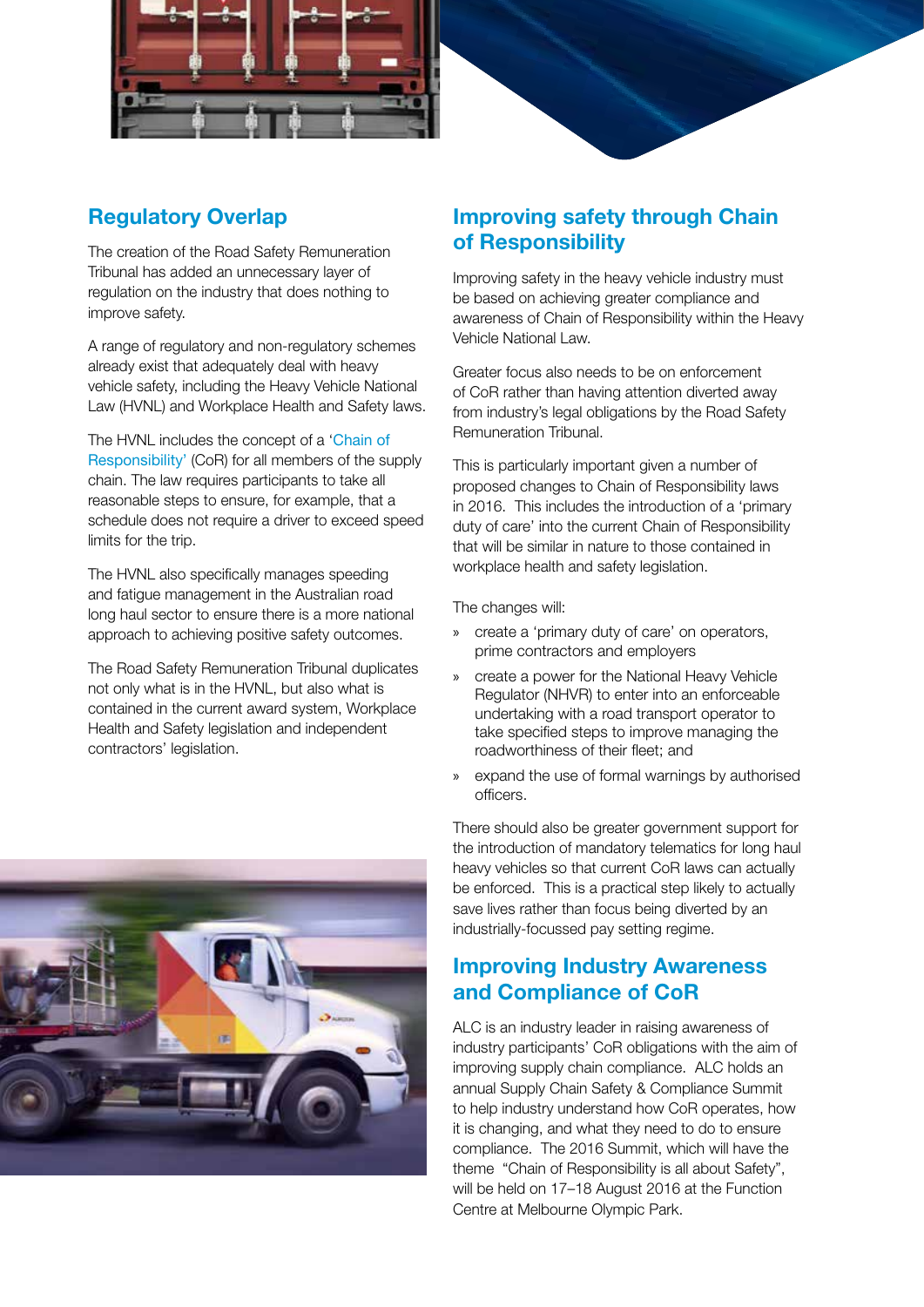ALC also produces a regular newsletter Strengthening the Supply Chain to provide supply chain participants with up-to-date and accurate information on CoR.

#### **Difficulty of Establishing a 'Safe Rate'**

It has been demonstrated how the establishment of a so called 'safe rate' in the real world is difficult and confusing. The objections to the *Contractor Driver Minimum Payments Road Safety Remuneration Order,* and subsequent requests for it to be delayed, demonstrate the practical difficulties associated with rate setting in this area.

Rates in the marketplace vary constantly due to seasonal and demand factors. ALC is concerned that a scheme with insufficient transparency could have a counter-safety effect which is bad for both industry and the community.

ALC believes the Tribunal's Order will be unworkable in the long distance sector, because pay rates in the marketplace vary all the time, and there is no such thing as a "safe rate" at which safety applies. Furthermore, a company cannot know what a "safe rate" of pay is when a truck driver is carrying for more than one customer.

# **Economic Impact**

According to a [2016 review of the Road Safety](https://docs.employment.gov.au/node/36076)  [Remuneration System by Price Waterhouse](https://docs.employment.gov.au/node/36076)  [Coopers](https://docs.employment.gov.au/node/36076), the cost of the Road Transport Order and Payments Order from the Road Safety Remuneration Tribunal is estimated to be around \$2.3 billion over fifteen years.

PWC said the abolition of the System would result in significant net benefit to the economy and community at large.

The report also referred to the high degree of regulatory overlap between the Tribunal and with other agencies that oversight road transport, safety, and workplace matters such as the National Heavy Vehicle Regulator, state road authorities, and workplace safety agencies.

# **No definitive link has been proven between minimum rates and road safety**

ALC supports schemes that will reduce the road toll, but in our view, there is insufficient evidence that a road safety remuneration tribunal will of itself improve safety.

The Regulatory Impact Statement in 2011 commissioned for the establishment of the Road Safety Remuneration Tribunal, and undertaken by Price Waterhouse Coopers, states:

*Speed and fatigue are often identified as the primary cause for a crash but it is a much harder task to prove that drivers were speeding because of the manner or quantum of their remuneration. There is some research to suggest that the remuneration for drivers is a factor in safety outcomes, however data at this point in time is limited and being definitive around the causal link between rates and safety is difficult. (Page iv: PWC Regulatory Impact Statement for the Establishment of the Road Safety Remuneration Tribunal).*

The RIS also says that the Australian road transport industry generally has a strong safety performance and key safety initiatives, such as Chain of Responsibility and fatigue management laws which are being bedded down, so further improvements in road safety can be expected to continue.